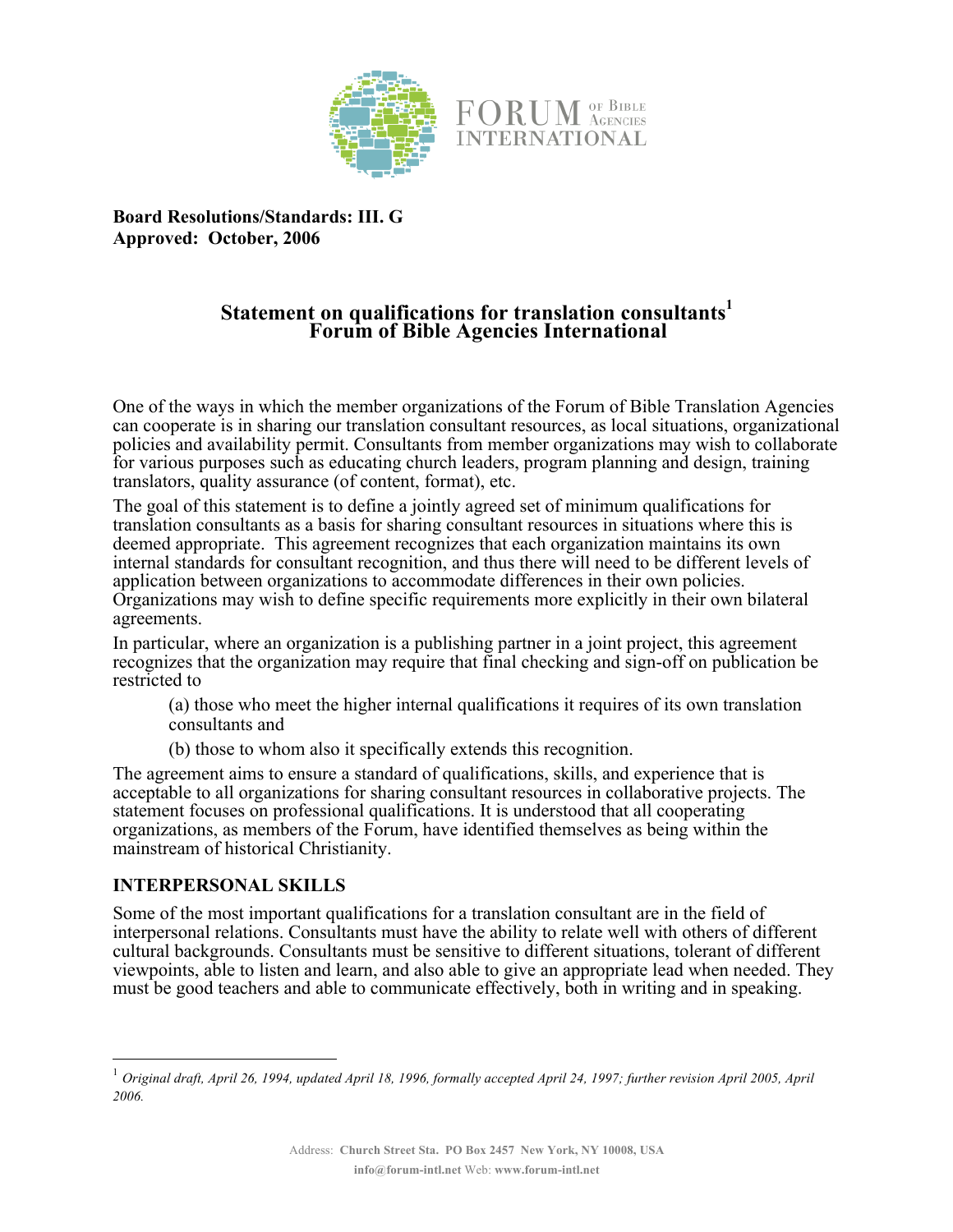# **ACADEMIC QUALIFICATIONS**

- **Linguistics:** A minimum of one academic year of training (or equivalent) in descriptive linguistics. Areas to be covered include sociolinguistics, phonology, grammar, discourse studies, cognitive linguistics, pragmatics, semantics, and language typology.
- **Cross-cultural studies:** At least one graduate (or upper undergraduate) level course in anthropology or cross-cultural studies**.**
- **Biblical languages:** A good knowledge of New Testament Greek and/or Biblical Hebrew (preferably both).

 More precisely, the minimum standard expected is a basic knowledge of the morphology, syntax and discourse structure of the language. One should be to read the original text with understanding (with the help of reference tools) and to use commentaries that refer directly to the original text. There should be an ongoing commitment to use and develop this knowledge.

**Biblical studies:** A minimum of one academic year of concentrated study at the graduate (or upper undergraduate) level in Old Testament and New Testament. Areas to be covered include Biblical languages (see above), principles and practice of Biblical exegesis, and the historical and cultural background of the Bible.

Translation consultants should normally have an M.A. or a Ph.D. or the equivalent in one of the above areas (or a related discipline), and the minimum described above in the others. Formal qualifications may, however, occasionally be waived where the person concerned has other special strengths and/or has demonstrated his or her competence through long service and/or through the publications he or she has authored. $2^2$ 

# **TRANSLATION SKILLS AND EXPERIENCE**

A consultant should:

- (a) have received training in translation principles (either through participating in a formal course or through personal tutoring from an experienced consultant) and have participated in translation workshops and training programs on the field;
- (b) have had in-depth experience working in a translation project in one language over a prolonged period of time;
- (c) be committed to the principles of functional equivalence/meaning-based translation while also showing sensitivity to local attitudes and situations regarding specific translation styles.

# **LANGUAGE AND CROSS-CULTURAL SKILLS**

A consultant should have an understanding of the characteristics of the languages in the area of expected service. Usually a consultant should also understand and be able to speak fluently at least one language of the area, including any major language spoken in the area which is likely to be a medium of interaction with translation teams and church leaders. (Language learning may often be combined with the experience of working with one translation project in depth over a period of time. This could in some cases be a major language of the area.)

A consultant should have had experience of living for an extended period of time in a culture different from his or her own.

# **SKILLS IN ORGANIZATION AND PLANNING**

A consultant should have demonstrated ability to organize personal study projects and have had personal experience of cooperating in the planning and organization of a translation project.

<sup>&</sup>lt;sup>2</sup> The "grandfather clause": In talking about qualifications, the question is often raised of translation consultants who have had many years of effective service and experience but who may not have the formal qualifications listed below. Experience weighs heavy on the scales! Such consultants should never be discounted—their contribution and their input in training younger consultants is invaluable. The above statement on qualifications for translation consultants does allow for this.